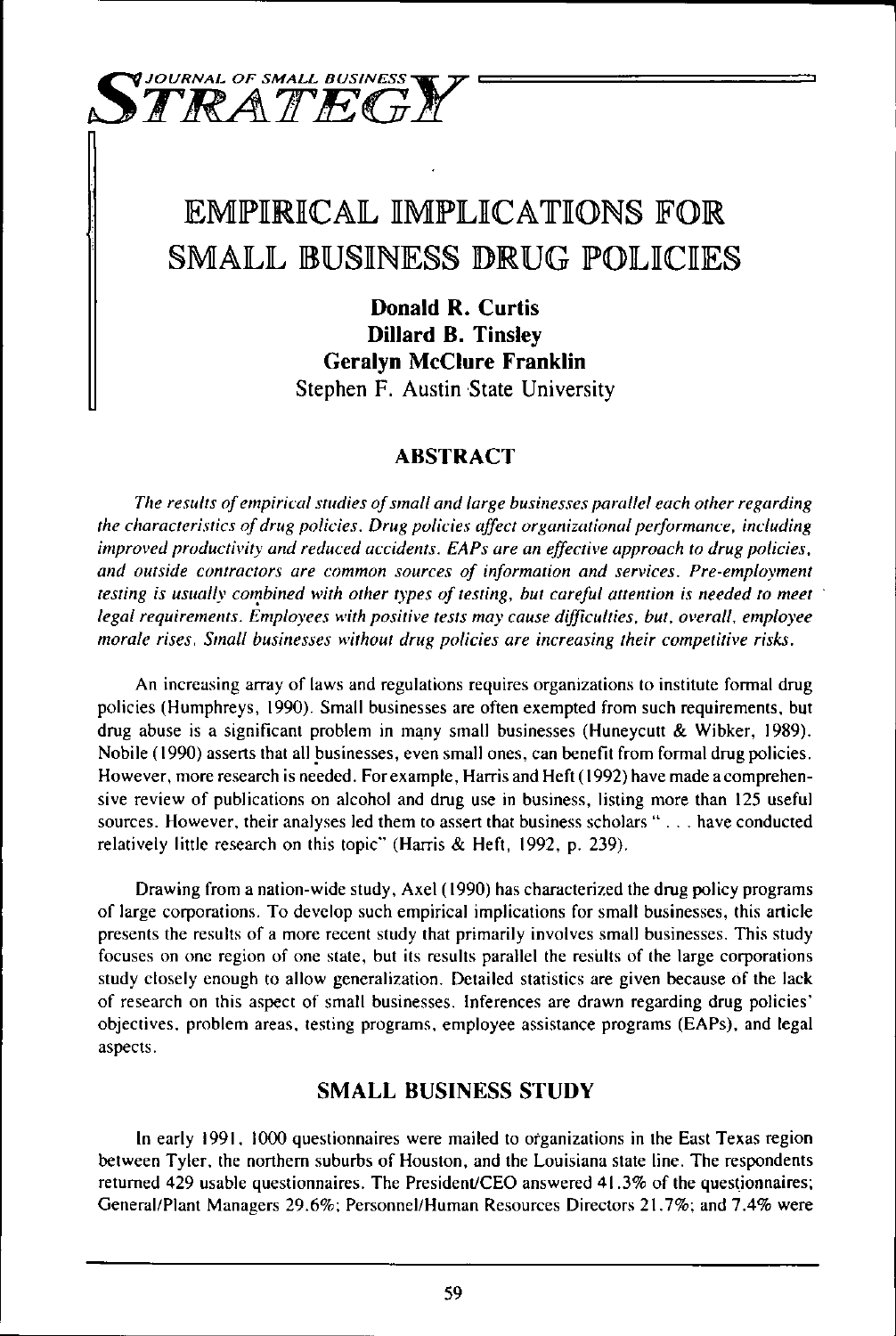# Table l

|  |  | Drug Policy Status Versus Industry Type |  |
|--|--|-----------------------------------------|--|
|  |  |                                         |  |

| Percent of respondents in each industry<br>with or implementing a drug policy |     | Total number responding<br>in each industry |
|-------------------------------------------------------------------------------|-----|---------------------------------------------|
| Manufacturing                                                                 | 66% | 162                                         |
| Oil or chemical                                                               | 86% | 42                                          |
| Retail                                                                        | 47% | 36                                          |
| <b>Utility</b>                                                                | 89% | 28                                          |
| Engineering/construction                                                      | 47% | 19                                          |
| Healthcare                                                                    | 61% | 18                                          |
| Food Production/packaging                                                     | 60% | 15                                          |
| Government                                                                    | 82% | 11                                          |
| Restaurant/entertainment                                                      | 80% | 10                                          |
| Professional                                                                  | 40% | 10                                          |
| Transportation                                                                | 71% | 7                                           |
| Other                                                                         | 72% | 71                                          |

completed by other executives. Respondents included 237 firms (55%) with a drug policy, 54 (13%) currently implementing a drug policy, and 138 (32%) without any drug policy. Table <sup>1</sup> shows the total number of respondents with the percentage by industry that either have a drug policy or currently are implementing a drug policy. Table 2 indicates that the likelihood of formal drug policies decreases for smaller organizations.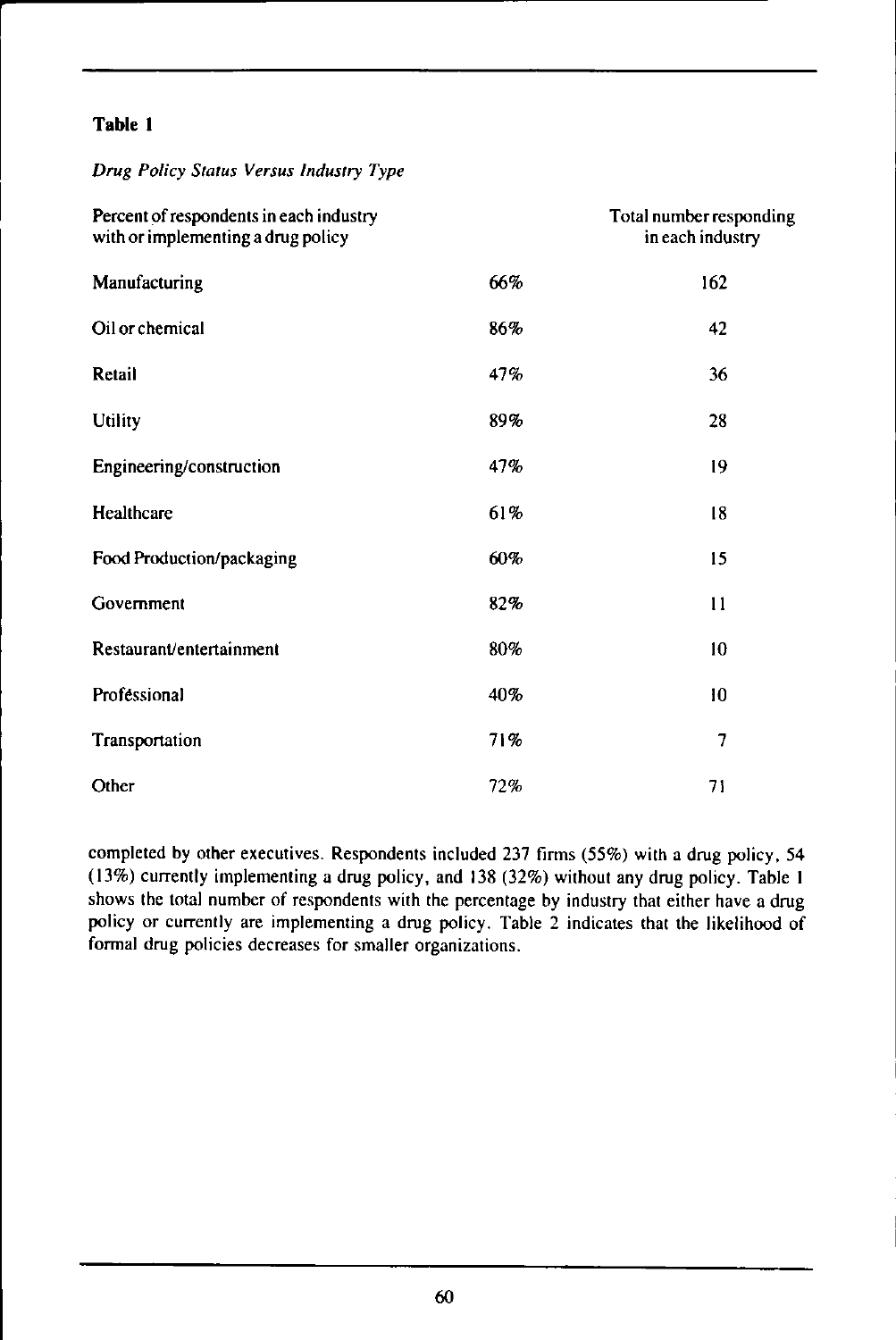Drug Policy Status Versus Number of Employees

|                                  | Number of employees |        |         |             |     |
|----------------------------------|---------------------|--------|---------|-------------|-----|
|                                  | $\cdot$ 50          | 50-100 | 101-250 | $251 - 500$ | 500 |
| Number of firms<br>in each group | 127                 | 65     | 67      | 90          | 80  |
| With policy or<br>implementing   | 37%                 | 66%    | 72%     | 86%         | 96% |
| Without                          | 63%                 | 34%    | 28%     | 14%         | 4%  |

Chi-square = 117.43039, D.F. = 8, Significance =  $0.0000$ 

The presence of drug policies is a function of the number of employees.

# POLICIES OF ORGANIZATIONS

Of the 237 organizations with drug policies, 91% had a policy that had been in place for 3 years or less. Only 18% of these organizations reported any union influence on their drug policies. Table 3 indicates that the most common reason for instituting drug policies was employee security and safety, but many organizations had more than one reason for their policies. Larger ones are more likely to seek lower costs/improved productivity than smaller ones, whereas small organizations are less likely to have a drug policy simply because other companies have them.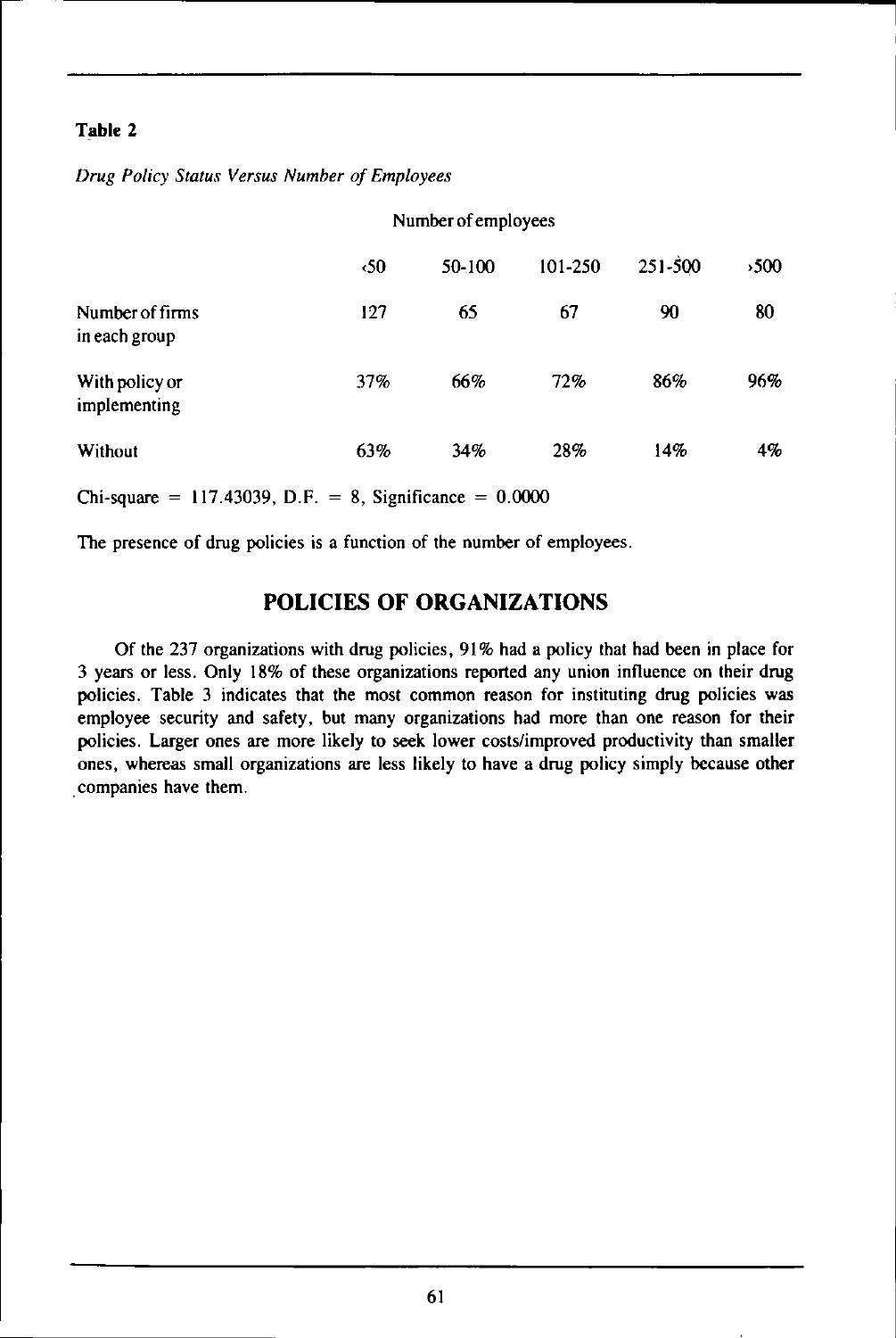## Reasons Why Drug Policies Instituted (Respondents could report more rhan one reason.)

|                                        |       | In group percentages |        |         |             |     |
|----------------------------------------|-------|----------------------|--------|---------|-------------|-----|
|                                        | Total | $\langle$ 50         | 50-100 | 101-250 | $251 - 500$ | 500 |
| $Respondents =$                        | 237   | 29                   | 32     | 40      | 65          | 71  |
| Reasons                                |       |                      |        |         |             |     |
| <b>Employee safety</b><br>and security | 71%   | 62%                  | 72%    | 80%     | 63%         | 78% |
| Lower cost/<br>improve productivity    | 27%   | 14%                  | 25%    | 20%     | 32%         | 31% |
| Required by<br>customers/regulators    | 24%   | 28%                  | 19%    | 30%     | 23%         | 21% |
| Other companies<br>have drug policy    | 10%   | 3%                   | 6%     | 8%      | 12%         | 14% |
| Curb drug traffic                      | 8%    | 10%                  | 16%    | 5%      | 8%          | 6%  |

Most of these organizations reported more than one result from instituting their drug policies. Beneficial results and percentages of the 237 that reported each result are as follows: decreased workplace accidents -49%; increased employee morale -44%; increased productivity-41%; decreased worker compensation claims-33%; decreased absences-30%; and decreased insurance rates—16%. <sup>A</sup> negative result of decreased employee morale was reported by only 2%.

The benefit responses are not listed according to the number of employees because organizations with 500 or fewer employees comprise more than two-thirds of these 237 respondents. Compared to the large corporations study (Axel, 1990), this regional study can be seen as a small business study. The East Texas region has only a few companies of the size considered by the corporations study. (The 11 government agencies of the sample should not unduly bias results.)

The benefits listed above for this small business study parallel the benefits (Axel, 1990, p. 34) for large corporations: safer work environment —63%; fewer drug problems in the workplace -- 56%; improved employee morale -- 54%; and better job performance -- 43%. The corporations also reported improved quality of applicants —77%; better image in the community—58%; and increased credibility and use of EAPs—54%.

Both small and large businesses must consider these benefits as goals for staying competitive; for example, productivity gains are reported in both studies. Of course, these beriefits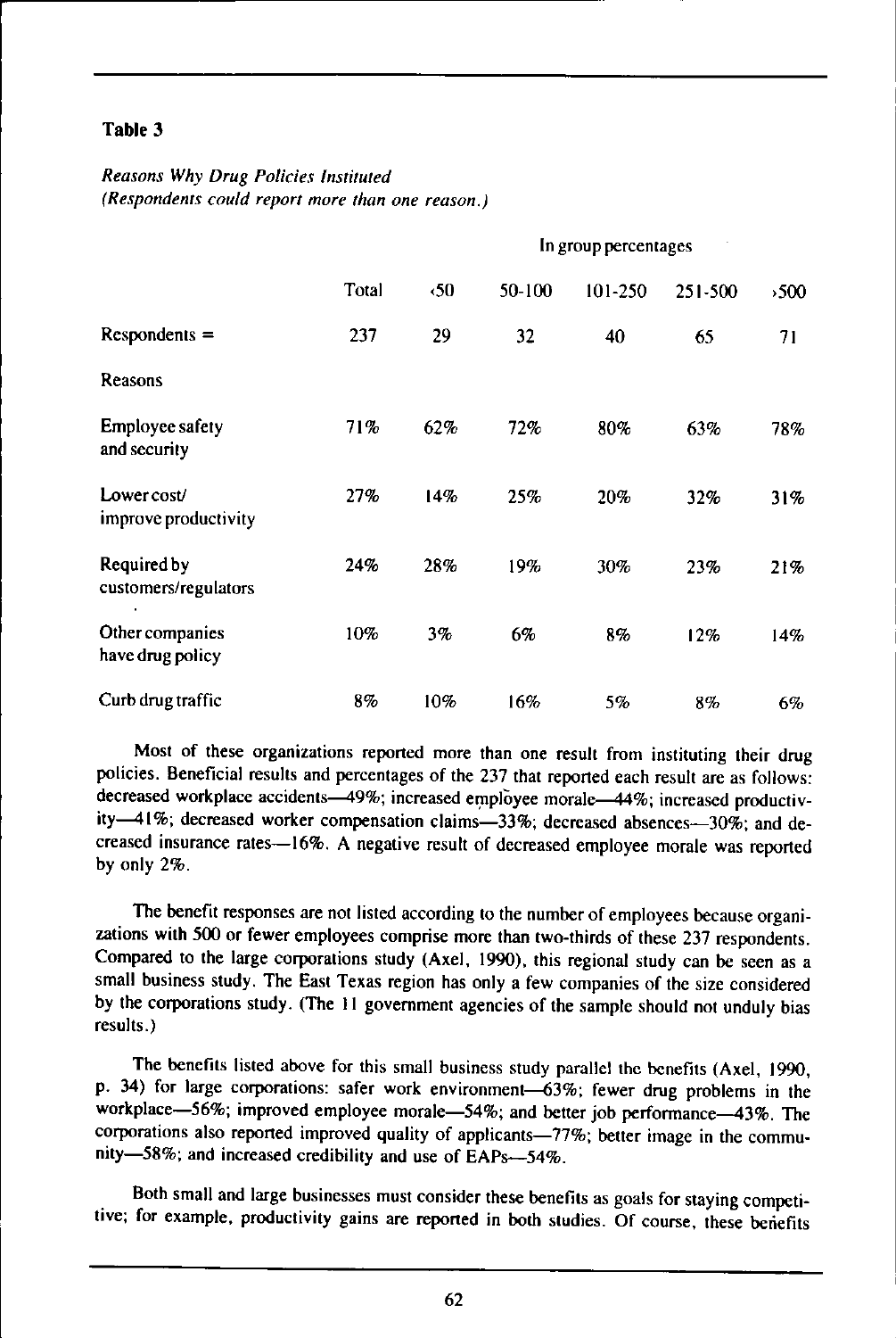could be "Hawthorne effects," which result from company managers' taking special interest in employees. As Axel (1990) notes, questions do exist about the validity of the claims of benefits from drug policies. However, Harris and Heft's comprehensive literature review (3992) reveals that "pre-employment drug testing... does seem capable of affecting drug use and may provide significant returns to an organization" (p. 260).

Both the corporations study and the small business study involve large numbers of respondents. In addition, many of these benefits are associated with each other. For example, the small businesses report increases in employee safety/security with decreases in workplace accidents, worker compensation claims, absences, and insurance rates.

# DRUG TESTING

Both studies report increased employee morale even though 49% of the corporations use drug testing (Axel, 1990,), as do 91% of small businesses with drug policies. The difference in testing rates is probably caused by the fact that 28% of the corporations were in the finance and insurance industries, which had a testing rate of only 13%.Table <sup>I</sup> shows few such firms in the small business study.

Another consideration is that younger employees tend to exhibit more resistance to drug, testing. Also, employees are more accepting of drug tests in the South and the Midwest, and less tolerant on the East and West Coasts (Gallup Organization, 1990,). The small business study was in the South, and the corporation study was a national test that had a little more weight on the North Central and South (Axel, 1990, p. ix). Morale problems may be more serious than indicated. However, Harris and Heft (1992) found that if drug testing is properly conducted on job applicants, they "... will not be offended by drug screening" (p. 261).

In order to fully address drug abuse, pre-employment testing must be combined with other types of testing. Blum (1990) asserts that even with pre-employment screening programs "... drug problems do emerge among employees and their family members, the effects of which are not left outside the work site, and show up in EAP caseloads even in organizations that pre-employment screen" (p. 17). Of the 237 small businesses with drug policies, 82% reported pre-employment testing, 60% testing for cause, 45% random testing, and 16% testing with scheduled physical examinations. Table 4 shows the combinations.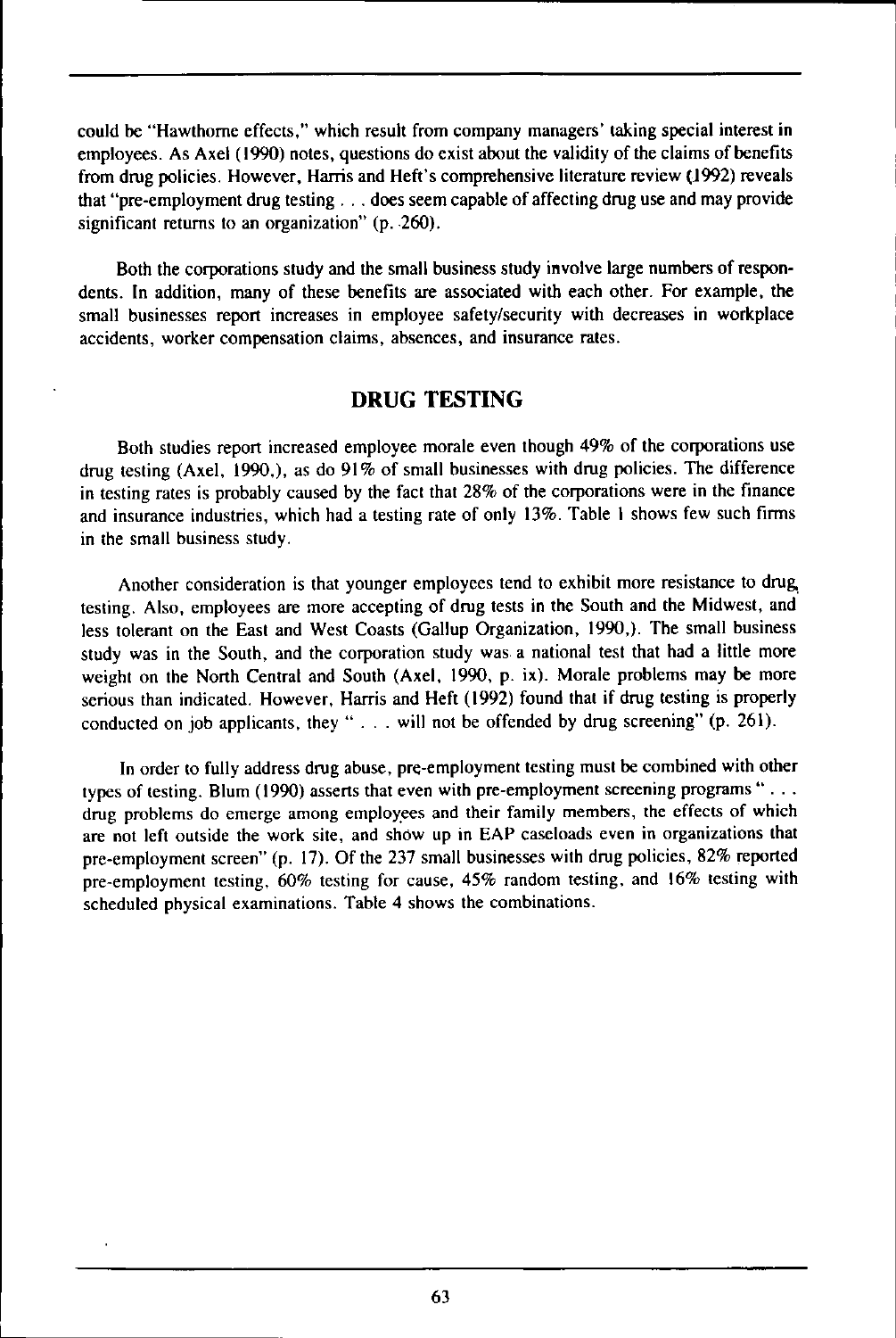$\ddot{\cdot}$ 

#### Types of Testing by 237 Organizations (9/% with testing but only 87% reported types)

| Scheduled physical        | $1\%$ | Pre-employment                           |     |
|---------------------------|-------|------------------------------------------|-----|
| <b>Examinations</b> alone |       | Alone                                    | 11% |
| Random alone              | 1%    | With scheduled physicals                 | 2%  |
| For cause alone           | 3%    | With random                              | 12% |
|                           |       | With for cause                           | 21% |
|                           |       | With for cause and random                | 23% |
|                           |       | With for cause and physicals             | 4%  |
|                           |       | With for cause, random,<br>and physicals | 9%  |

The small business study also indicated that policies vary when an employee has a positive test. Re-test was the policy of 45% of the 237. Dismiss on first offense was the policy of 28%; 9% dismiss on the second offense. <sup>A</sup> case-by-case approach was used by 24%. No data on policies for handling positive tests were given by 19% of the respondents; this number may indicate that these small businesses may have deficiencies in this area.

When dealing with a positive-testing employee, 57% of these 237 small businesses reported no problems with the employee; 9% did have problems. Another 17% did not respond to the question about such problems; this may indicate a reluctance to admit any problems. Only 17% reported no positive test results. When asked if they thought that other companies were hiring their employees who had failed drug tests, 3% said "yes," 12% "no," and 74% "not sure."

Axel (1990) reports that 92% of the corporations use pre-employment tests, usually combined with other types (e.g., 74% also use "for cause"). Overall, 12% of them had been challenged in courts regarding drug tests, and about 24% were in arbitration. Most, however, have dealt with only one or two cases. 'The newness of most drug testing programs and the focus on applicant testing may help explain why relatively few firms have faced legal  $cc \rightarrow \text{ron-}$ tations to date" (Axel, 1990, p. 35). Harris and Heft's (1992) comprehensive review found that properly conducted urinalysis gives few, if any, false positives and that "...despite the number of court cases involving drug cases, many of these have been decided in favor of the organization" (p. 261).

# EAP USAGE

In the small business study, 24% of 237 with drug policies refer employees to counseling, including some of the organizations that dismiss on first offense. Either internal or external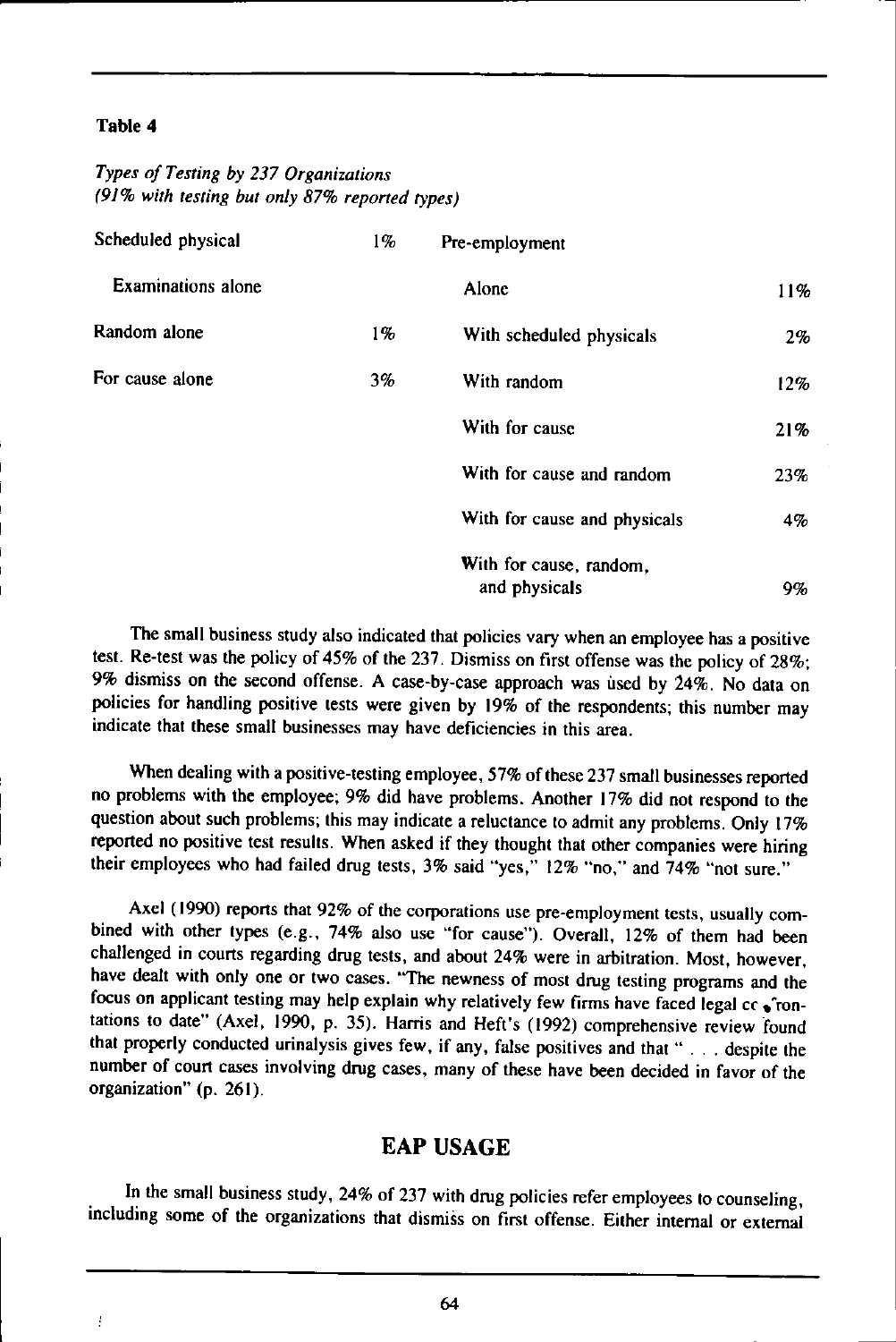EAPs are used in substance abuse matters by 62%. An inference is that many companies allow employees to enter the programs before they have positive tests.

The availability of EAPs for substance abuse did vary according to the number of employees. Only 24% of organizations with fewer than 50 employees had them, compared to 38% with 50 to 100 employees; 58% with 101 to 250 employees; 70% with 251 to 500 employees; and 89% with 500 or more employees.

The large corporations study found that 76% of the companies with drug testing and 58% of the non-testing companies had EAPs. It attributes the rise in EAPs to the rise in illegal drug use and the growth of firms that contract EAP services to businesses. "A majority of the employee assistance programs in this study are of recent origin—<sup>53</sup> percent were formed after <sup>1982</sup>—and <sup>a</sup> majority are services provided by an outside contractor" (Axel, 1990, p.14). Harris and Heft (1992) report that nearly all the Fortune 500 companies have EAPs with 44% internal and 56% external. This use of external contractors is supported by Beilinson (1991), who asserts that 70% of EAPs are external contractors. The wide use of external EAPs by corporations implies that small firms will be able to select professionally qualified EAPs from external sources.

Although EAP effectiveness has not been evaluated in a rigorous, systematic study, efficacy is "almost universally accepted" (Harris & Heft, 1992, p. 255.) Parliman and Edward (1992) see "strong evidence" that EAPs are "highly" effective for substance abuse problems, asserting that EAPs are "unequivocally" worth the legal risks (p. 593; 599). Blum (1990) asserts, "EAPs can... address drug abuse and problems related to drug usage if the EAP is adequately implemented and integrated into the employee culture, the line management, and the human resource management function of the organization" (p. 16). For such effectiveness, however, "...middle management support is very important during the continuing implementation and program evolution stages" (Blum, 1990, p. 15).

## EAPS AND PERSONNEL

Some corporation administrators fear that drug testing will damage employee relations (Axel, 1990,). Morale increases in both the corporations study (54%), and this small business (44%) study should help alleviate such fears. However, employee willingness to use EAPs requires their familiarity, trust, and easy access to an EAP (Harris & Heft, 1992). This implies an effective training program on a firm's EAP. In fact, Harris and Heft (1992) recommend training in the "perils" of drug and alcohol use for all employees because "...coworkers and supervisors may play a crucial role in the extent to which on-the-job substance abuse occurs" (p. 261).

Effectiveness also requires training'for supervisors in how to identify employees for EAP referral (Beilinson, 1991). Unfortunately, denial of drug problems occurs in drug users, their families, and their co-workers, including some supervisors (Blum, 1990). Even trained supervisors may "cover up" for employees, so companies must take steps to develop supervisor trust in EAP effectiveness and confidentiality (Beilinson, 1991).

Training is especially needed because of legal requirements. Parliman and Edwards (1992) recommend that in order to prevent invasion of employee privacy, only EAP personnel, who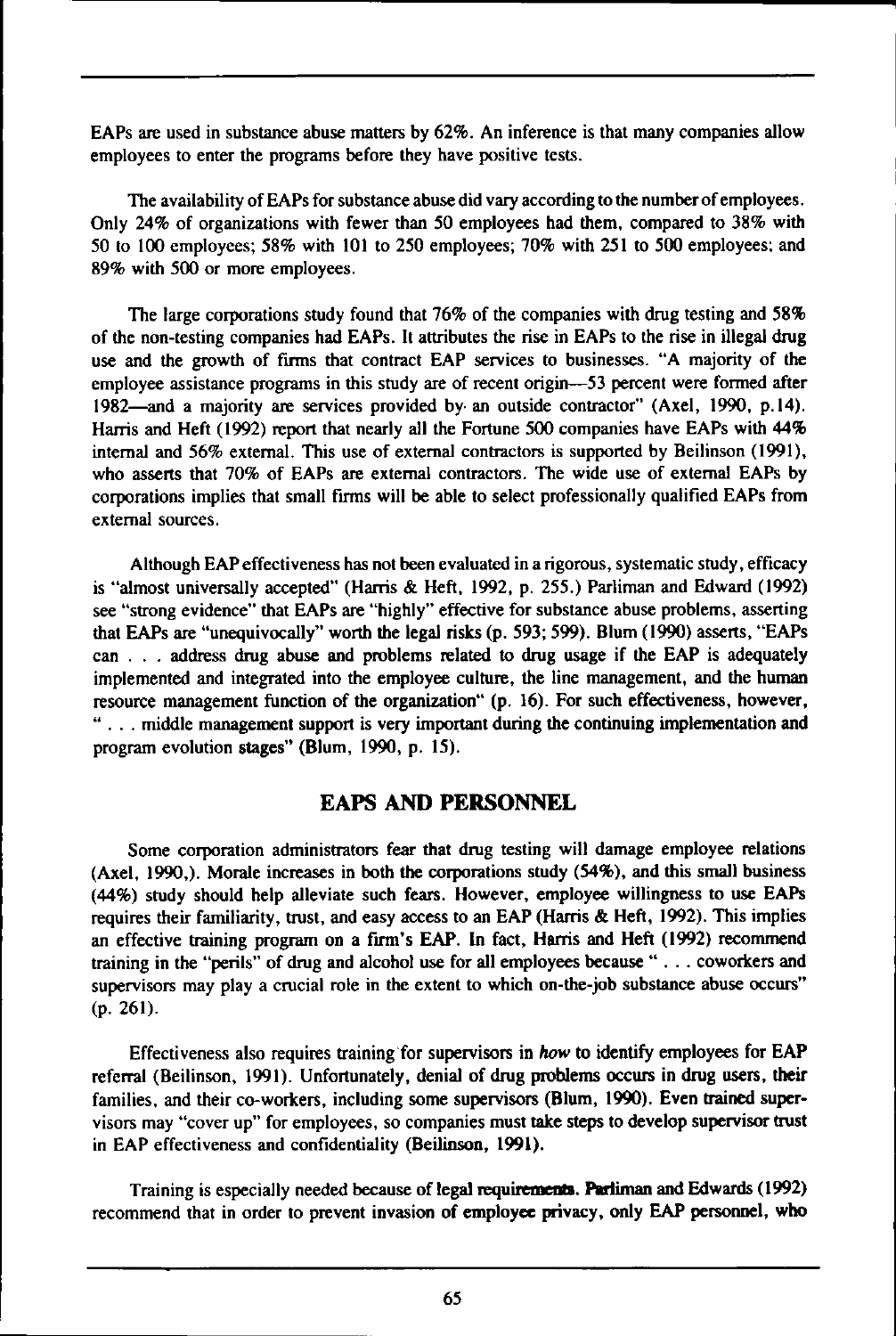must be qualified professionals, should have access to employee records of EAP use. Such records should be separate from all other records.

Recent decisions by Federal courts assert that businesses can be interested *only* in drug use that impairs job performance. Liem (1992) asserts that in some cases drug tests are not justified by past convictions, off-duty use, one witness to drug use, or even erratic behavior. Because erratic behavior can be caused by a number of factors such as family or physical problems, Segal (1992) recommends that all employee performance problems be addressed in the same way through established procedures without treating suspected substance abuse in any different manner. Any EAP mentions must be made in reference to the EAP's full spectrum of services, not just its substance abuse services.

The confrontation method of encouraging problem employees to use an EAP is the most common, and there is insufficient evidence as to its efficacy (Harris & Heft, 1992). Such confrontation, moreover, is legally dangerous. Care must always be taken so that an employee cannot claim that severe emotional distress resulted from the employer's attempts to induce use of an EAP's services (Parliman & Edwards, 1992). For example, Segal (1992) says that reasonable-suspicion testing is desirable but that care must be taken in how it is done. Even when an employee is obviously impaired, witnesses and written records are mandatory. Segal suggests that an obviously-impaired employee be told of the manager's judgment of unfitness and offered the option of testing to refute this judgment.

The recent Americans with Disabilities Act (ADA) asserts that it does not protect someone who is currently using illegal drugs but that someone cannot be rejected for employment if he/she is an alcoholic who is not a current user (Halevy, 1992). The ADA says that drug testing is not a medical test, so drug testing is not as restricted as medical tests. However, records confidentiality is made even more important by the ADA. If drug testing reveals some non-drug medical problem, it cannot be used to reject employment. The ADA involves all medical-related issues, so "... employers need to be knowledgeable of the ADA's restrictions before implementing any medical examination or enforcing a drug or alcohol policy" (Halevy, 1992, p, 837). In addition, states are enacting more laws on drug testing, so both state and Federal legal knowledge is required (Harris  $\&$  Heft, 1992).

# IMPLEMENTATION BY SUBJECT FIRMS

Only 54 organizations in the small business study were in the process of implementing drug policies. One-third of them had fewer than 50 employees, and the overall responses of the 54 as a group do not differ markedly from those of these smaller organizations. Their responses are revealing in comparison to those of other respondents.

Startup problems were similar for both the 237 firms with policies and the 54 currently implementing in that approximately 20% in each group reported contradictory information and 20% <sup>a</sup> lack of information. Approximately 10%of both had some union or employee opposition.

The 54 implementing were also asked what information they were lacking on drug testing. There were 24% not lacking any information, 44% lacking information on legal aspects, 24% on costs, and 10% on methods. Although still developing their policies, 72% had definitely decided to use drug testing. Pre-employment testing had been chosen by 67%. Only 1% reported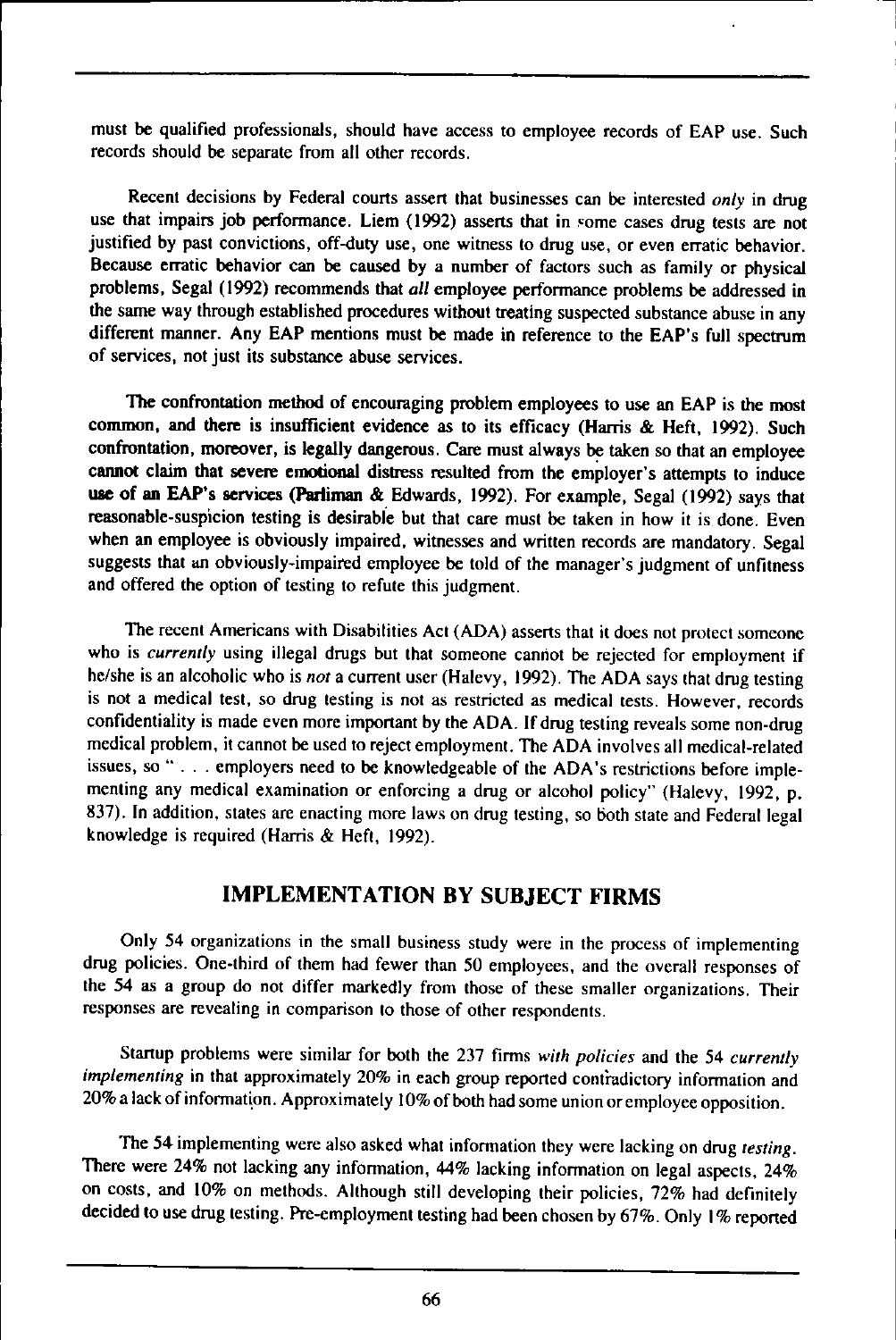## Reasons Why Organizations Developed Drug Policies (Respondents could report more than one reason)

| Respondents (number)               | Currently implementing<br>a drug policy (54) | With a drug<br>policy (237) |
|------------------------------------|----------------------------------------------|-----------------------------|
| <b>Reasons</b>                     |                                              |                             |
| Employee safety/security           | 70%                                          | 71%                         |
| Lower cost/improve productivity    | 57%                                          | 27%                         |
| Required by customers/regulators   | 41%                                          | 24%                         |
| Other companies have drug policies | 24%                                          | 10%                         |
| To curb drug traffic               | 24%                                          | 8%                          |

that they had decided against testing of any sort. Also, 39% had decided to use some type of EAP with 13% deciding against any such program.

Table 5 shows some very interesting findings on why the 54 are implementing drug policies, as compared to the reasons of the 237 with drug policies (from Table 3). Employee safety/security is the primary reason for both groups. The lower ranked reasons have not changed in rank order; however, significantly more of the currently implementing organizations have set these reasons as explicit goals.

The increases in organizations that seek the lower-ranked reasons imply that the value of drug policies for improving company capabilities is increasingly recognized and sought. The large increase in those seeking improved lower cost/higher productivity implies improved competitive capabilities. As noted above, the corporations study parallels these results, and it also reveals additional benefits (Axel, 1990,).These results may lead to strategic disadvantages for small businesses without drug policies.

# NO DRUG POLICIES

There were 138 respondents without a drug policy and making no effort to develop one. Of these, 80 (58%) had fewer than 50 employees; thus the responses strongly reflect small business attitudes. Overall, 67% had not even considered a drug policy, and 29% were unaware of what other companies were doing about drug testing. Only 6% perceived employee opposition to drug testing. However, 48% were not sure of employee attitudes, and 26% saw employees as undecided. Union influence was present in only 5%.

Table 6 presents the reasons given by these 138 organizations for choosing to do without a drug policy. Although costs are a concern, most of the reasons relate to acquiring information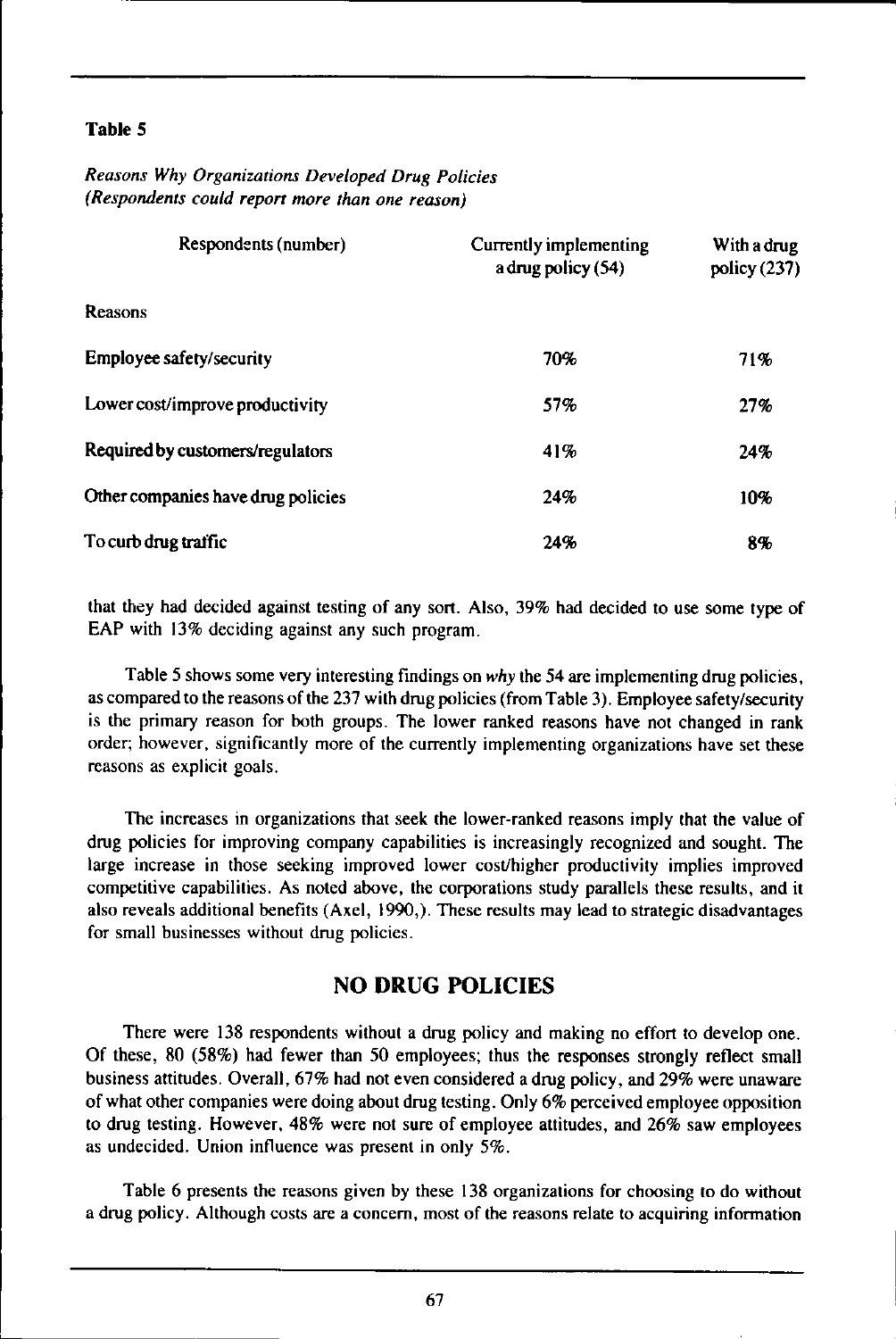Reasons for No Drug Policy (/38 responding organizations)

| Costs             | 27% | Lack of information | 17% |
|-------------------|-----|---------------------|-----|
| Legal concerns    | 25% | Employee rights     | 16% |
| No interest       | 22% | No present problems | 13% |
| Lowering employee | 20% |                     |     |
| morale            |     |                     |     |

about drug policies (i.e., legal concerns, employee rights, and lack of information). The results of this study should lessen the concern about lowering employee morale because 44% of the small businesses with drug policies have increased employee morale versus 2% with lowered morale. The corporations study reported improved employee morale in 54% (Axel, 1990). Such findings should help overcome any lack of interest regarding drug policies, especially in view of the reports of increased productivity and decreases in accidents, absences, and insurance rates.

The "No present problems" response cited by the respondents in Table 6 needs further consideration. First, small businesses should be seeking the improvements implied by the results for the organizations with drug policies, which are reported by both corporations and small businesses. Second, there is the question of people applying to an organization because they know that they will not be tested for drugs. Of the 138 small businesses without a policy, 73% said that they did not think that their "no testing" status would attract applicants who were trying to avoid drug tests. Only 4% thought that it might happen. Also, 78% did not think that they were hiring any applicants who had failed drug tests given by other organizations. This view was reported by 84% of those with fewer than 50 employees. Such views do not seem realistic in light of substance abuse conditions in the United States (Gleason, Veum, & Pergamit, 1991; Harris & Heft, 1992).

# IMPLICATIONS

Virtually all the businesses in the regional study are smaller than those in the corporation study (Axel, 1990), but the results of the studies parallel each other. Therefore, several implications can be reasonably drawn. In both studies the respondents with drug policies think that these drug policies have provided positive benefits such as increased employee morale. The benefits directly related to competitive strength are also being recognized, as shown by the increased percentages which seek to lower costs/improve productivity through their drug policies. In addition, recognition of the benefits of drug policies is implied when an organization's customers or regulators require it to institute drug policies.

Table 6 indicates that information about the benefits and the characteristics of drug policies need to be better communicated. The 138 smaller businesses without drug policies do not have appropriate levels of interest in drug testing. Three-quarters of them do not think that their "No Test" policies have led them to hire people who want to avoid drug tests. Drug policies, however, seem to result in better quality job applicants for large corporations (Axel, 1990,), and only 17% of the small businesses reported no positive results from their drug tests. This may imply that applicants who are lower quality or drug test failures will eventually be employed by small organizations without drug policies.

68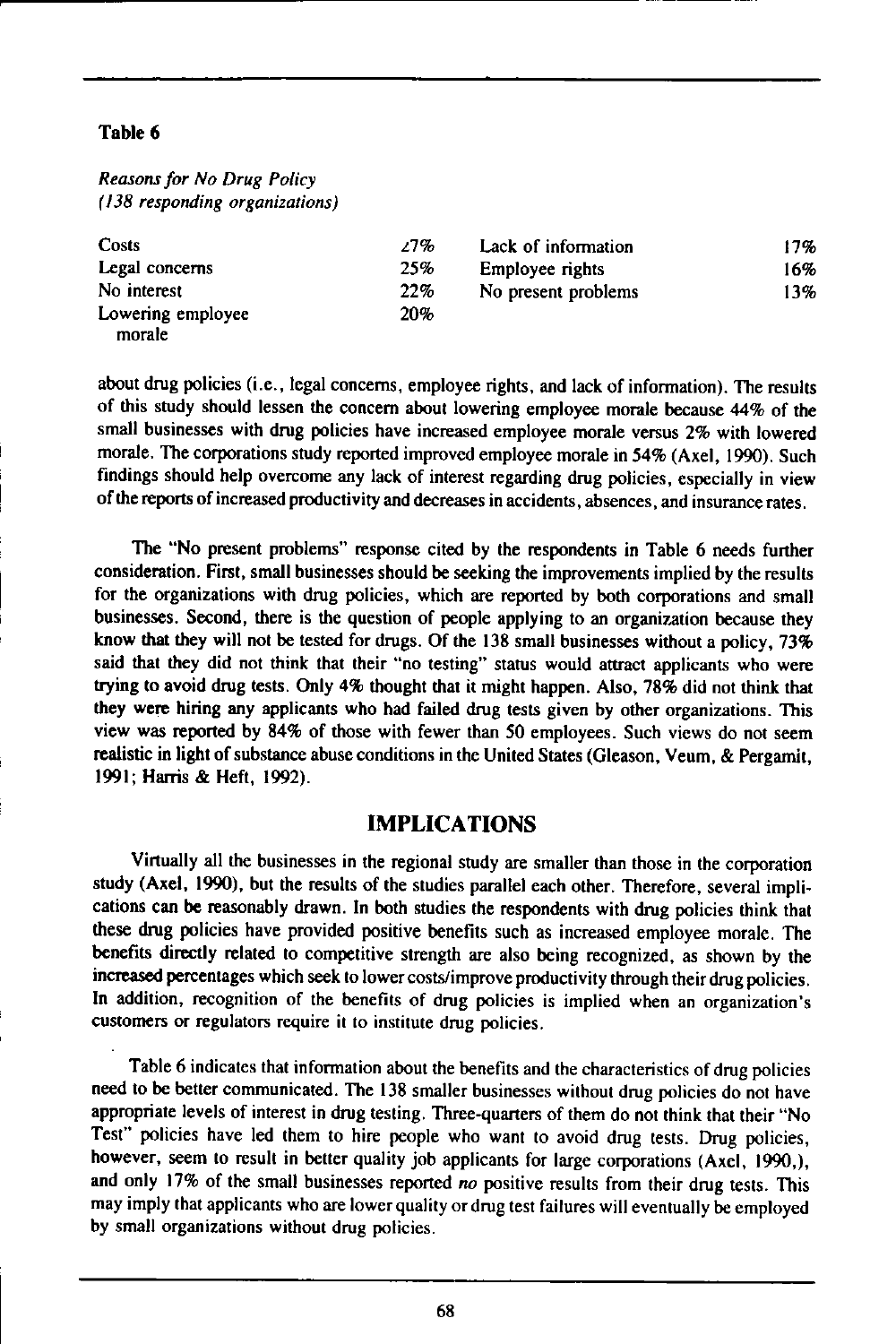Drug policies do not seem too complex for small businesses to implement, and 47 of the organizations with fewer than 50 employees are doing so. EAPs are an appropriate approach for small businesses to address drug policies, and 62% of the 237 with drug policies use internal or external EAP services in drug abuse matters. Outside contractors are a likely source of valuable aid, especially in view of the reported majority of the corporations that use outside contractors for EAP services on drug matters (Axel, 1990,).

The problem of employee opposition is significant enough to warrant special attention when developing drug policies. Proper implementation should not cause undue problems with employees, especially when first-line supervisors are well trained and trust EAP effectiveness. Problems may be more likely with younger employees or on the East and West coasts (Gallup Organization, 1990). Small businesses which move now to develop drug. policies may gain an advantage by integrating such policies into their organizational cultures before the "younger generation" constitutes a significant percentage of their employees.

Both studies seem to indicate difficulties with employees who have tested positive. Therefore, all company procedures and legal requirements need careful attention; therefore outside contractors for EAP services may be especially helpful to small businesses. Lack of information, including legal aspects, is a problem area for some small firms.

Legal requirements can pose problems for any business on the issues of drug testing, especially because of varying state laws, the Americans with Disabilities Act, and Federal court decisions that reflect Fourth Amendment privacy rights for employees. For example, Table 5 shows that some companies have an objective of curbing drug traffic. What are the legal implications of holding this objective in view of court rulings that reject off-duty drug use as a sufficient reason for drug testing? Drug testing "... in the workplace per se is not intended to outlaw the use of drugs outright" (Liem, 1992, p. 57). In any situation the key requirement is for management to focus on the employee's level of job performance.

## **CONCLUSION**

Because of the lack of research on small businesses and drug policies, this article gives relatively detailed statistics. Dividing these statistics into "with policies," "currently implementing," and "without" will assist future analyses of the processes by which drug policies move into small businesses. Drug policy requirements are being increasingly extended and clarified, especially with Federal government involvement (Aalberts & Rubin, 1991). Eventually, requirements for instituting a formal drug policy may be extended to include all small businesses by legal mandates or by business arrangements.

The benefits, problems, and characteristics of drug policies in small businesses parallel those of the large corporations study (Axel, 1990). These empirical studies imply that drug policies can yield benefits for organizations of all sizes. Such benefits seem to foster competitive advantage over businesses without drug policies. Small businesses that ignore formal drug policies would seem to be at increased competitive disadvantage.